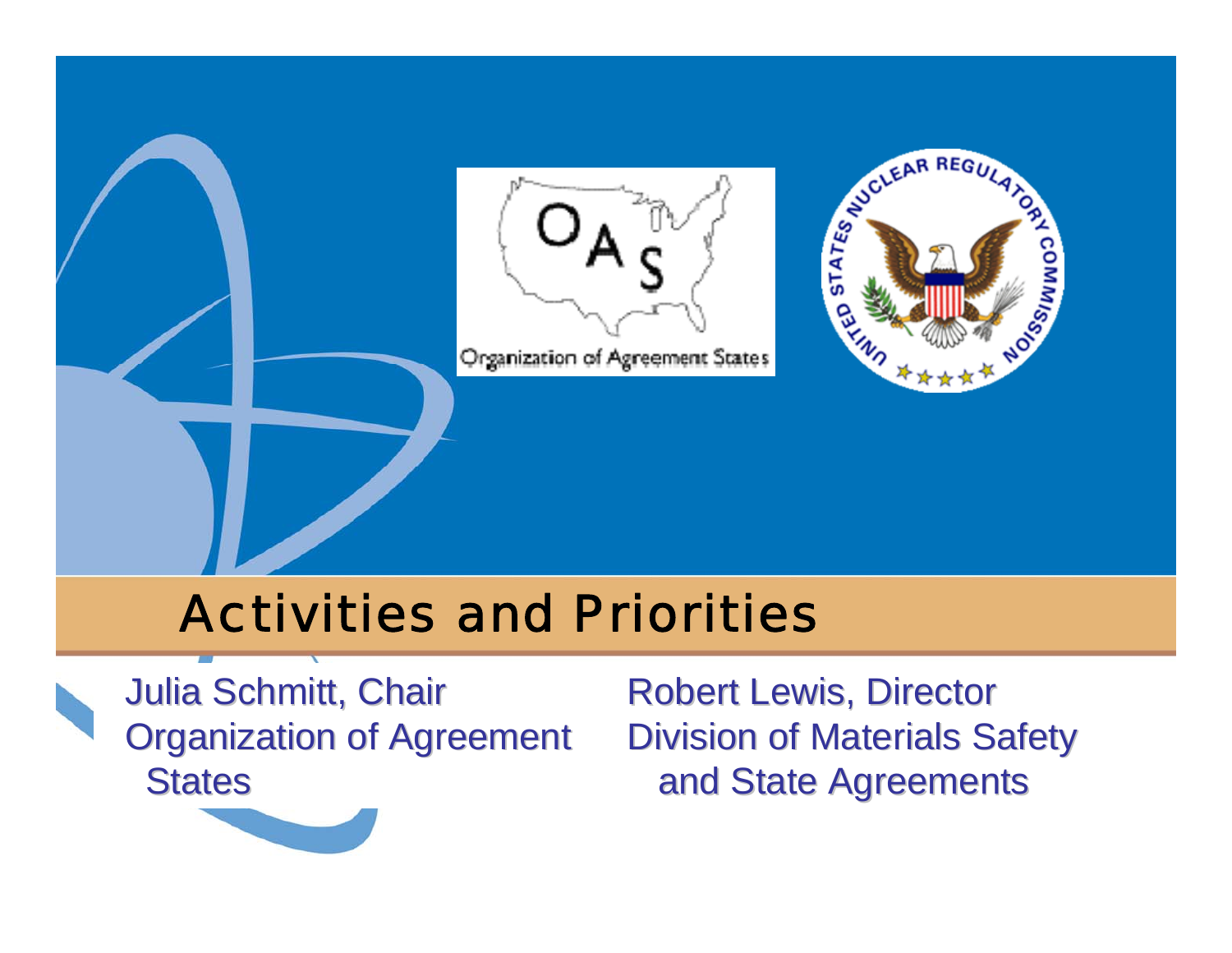- Accomplishments
- IMPEP status and issues
- Materials security
- Operational experience/events
- Safety culture
- Prioritization of working groups



Organization of Agreement States



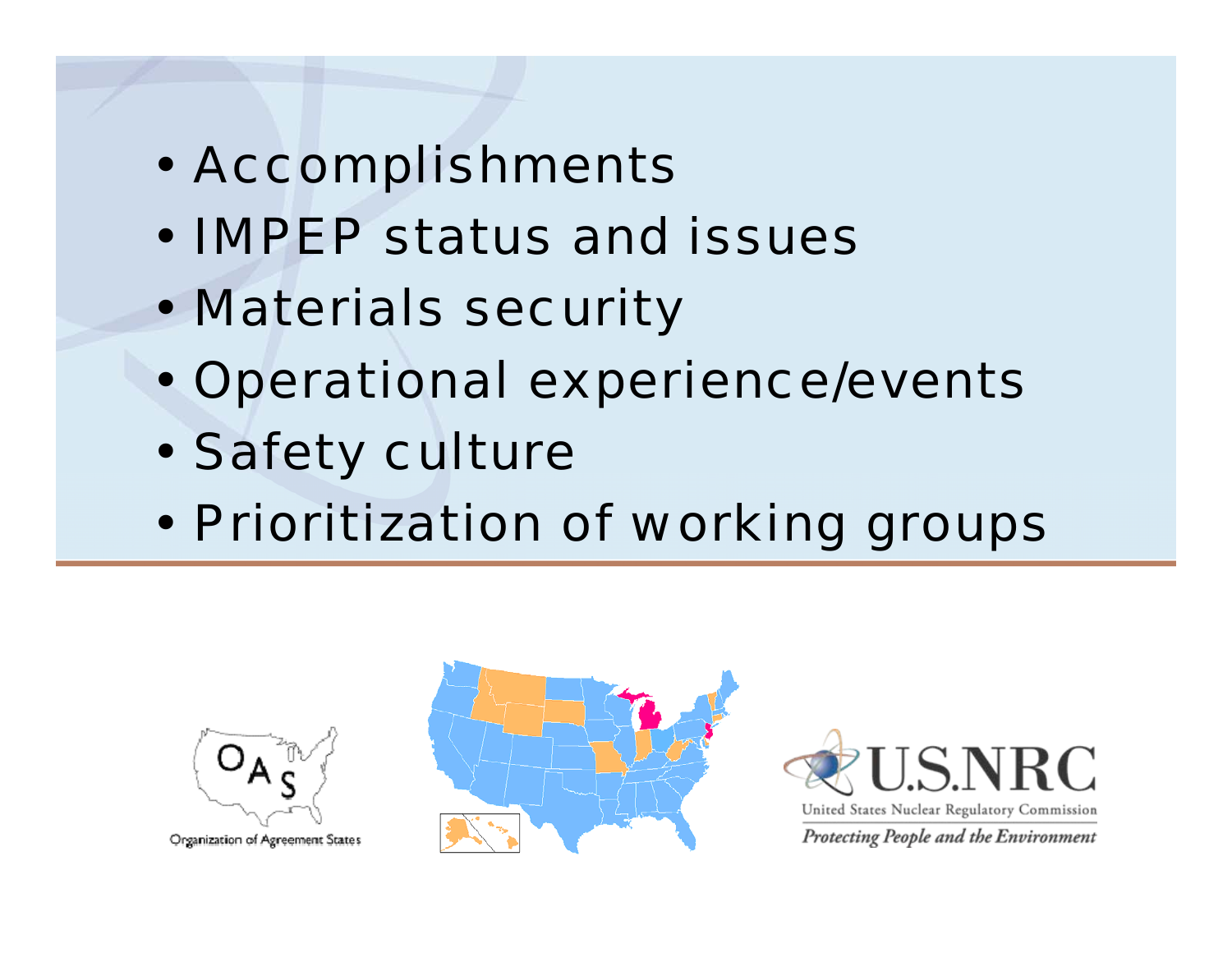# Recent Accomplishments

- NSTS deployment
- Better interagency Federal-State communication flow
- Government Accountability Office review action plan & responses
- 2 new Agreement States, 1 more by September

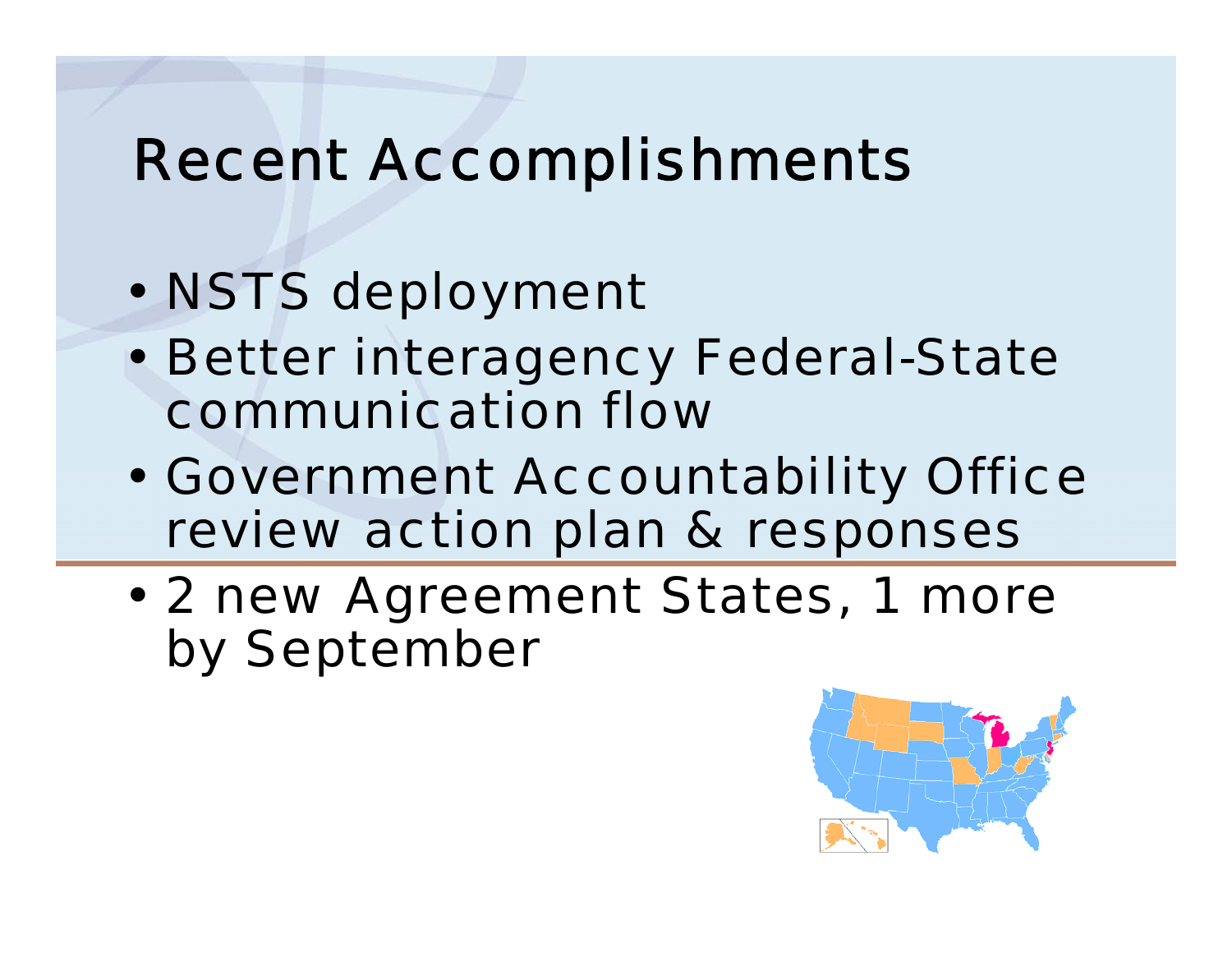## Integrated Materials Performance Evaluation Program (IMPEP)

- Healthy regulatory relationships
- Consistent national safety program and implementation
- Productive exchanges of information

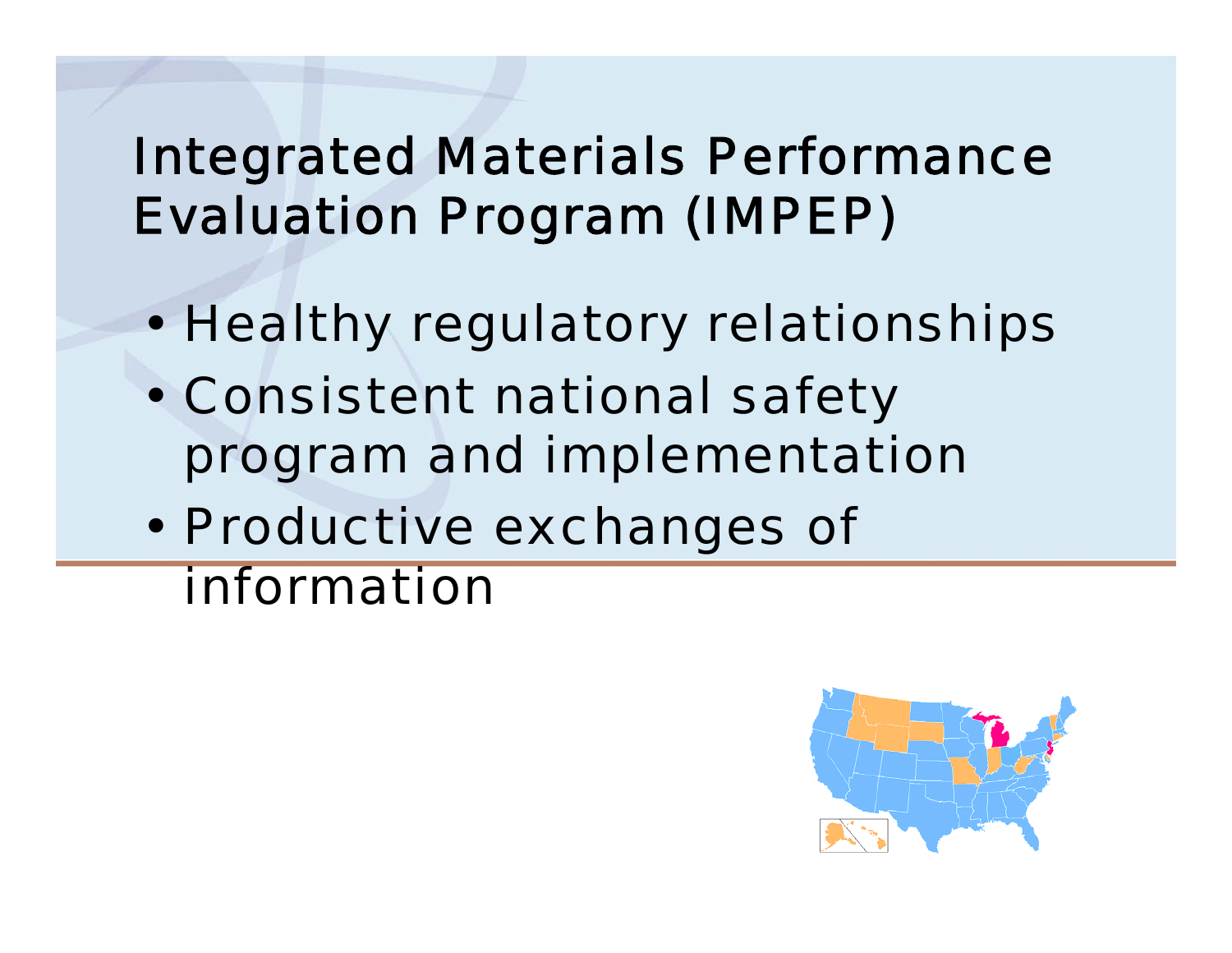# IMPEP

- 4 States on Monitoring
- 3 States on Heightened Oversight
- Common theme:
	- Staffing/budgeting issues
	- Shuffling to comply with rising expectations

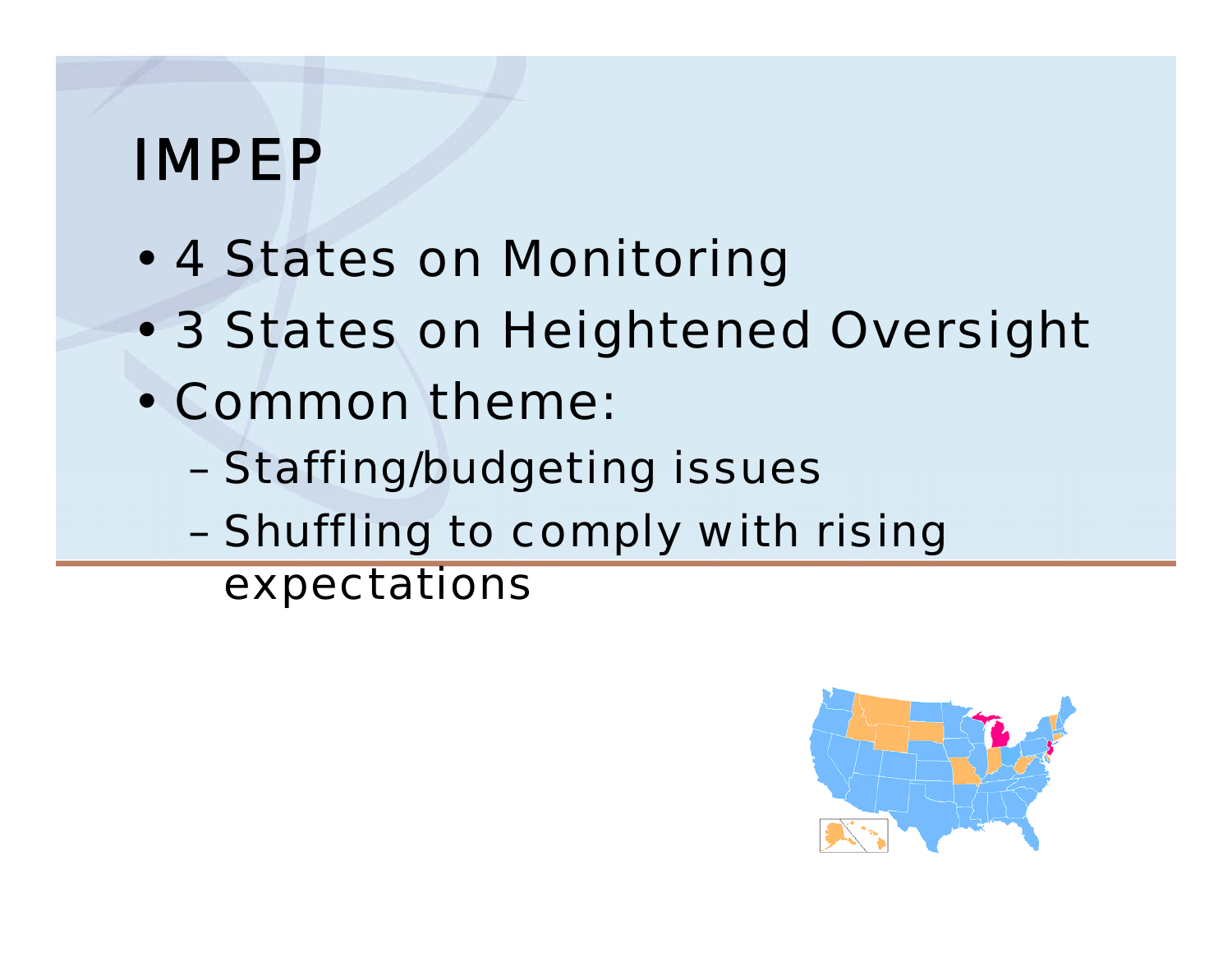#### IMPEP – Inspector General Audit

- **Objective** 
	- Assess NRC's oversight of the adequacy and effectiveness of Agreement State programs
- Findings
	- IMPEP Operational Issues Not Effectively Monitored
	- NRC Could Be Challenged To Re-exert Authority Over an Agreement State Program in the Event of an **Emergency**
	- Communications and Information Collection Standardization Issues
	- NRC's Review of Agreement State Event Reporting

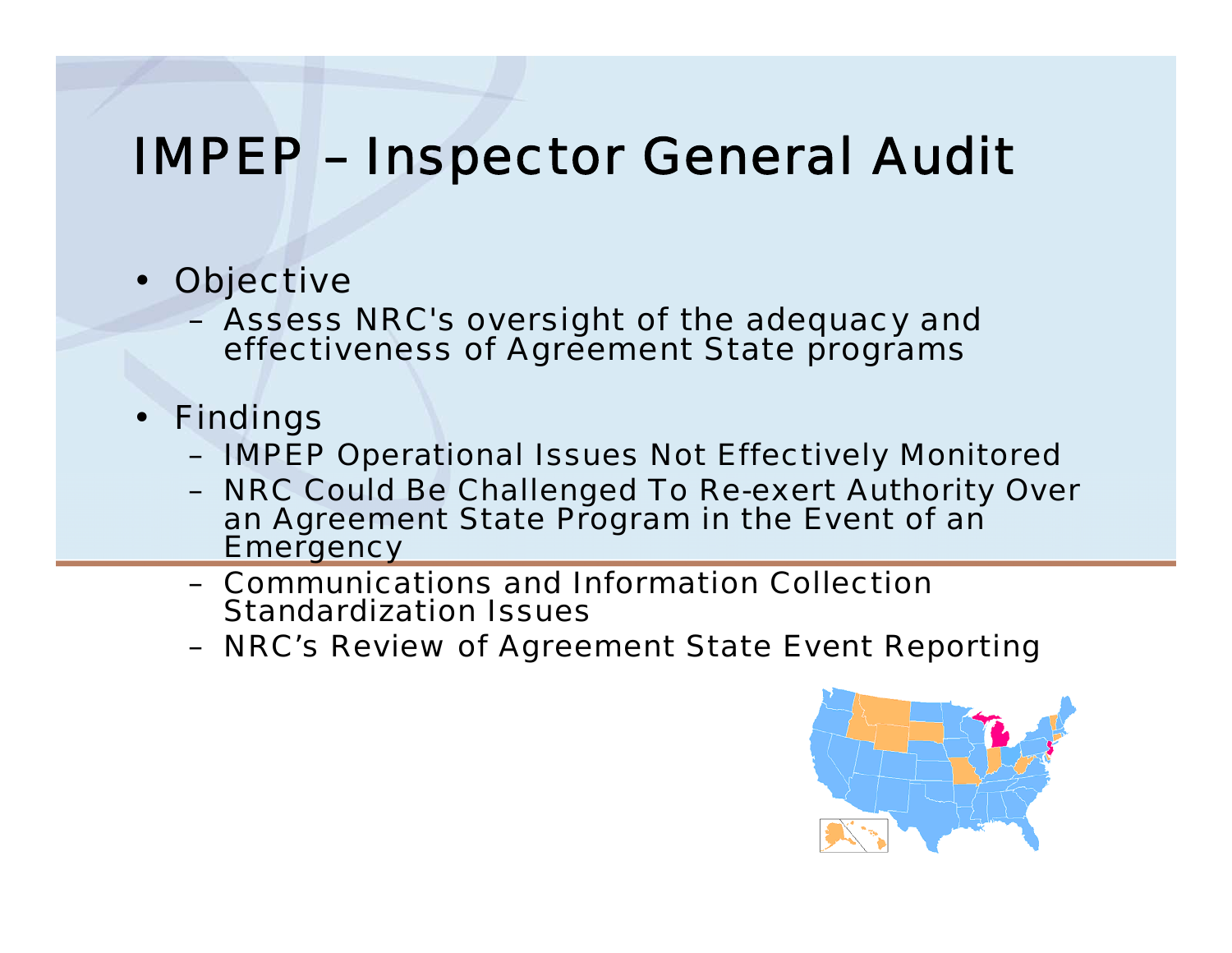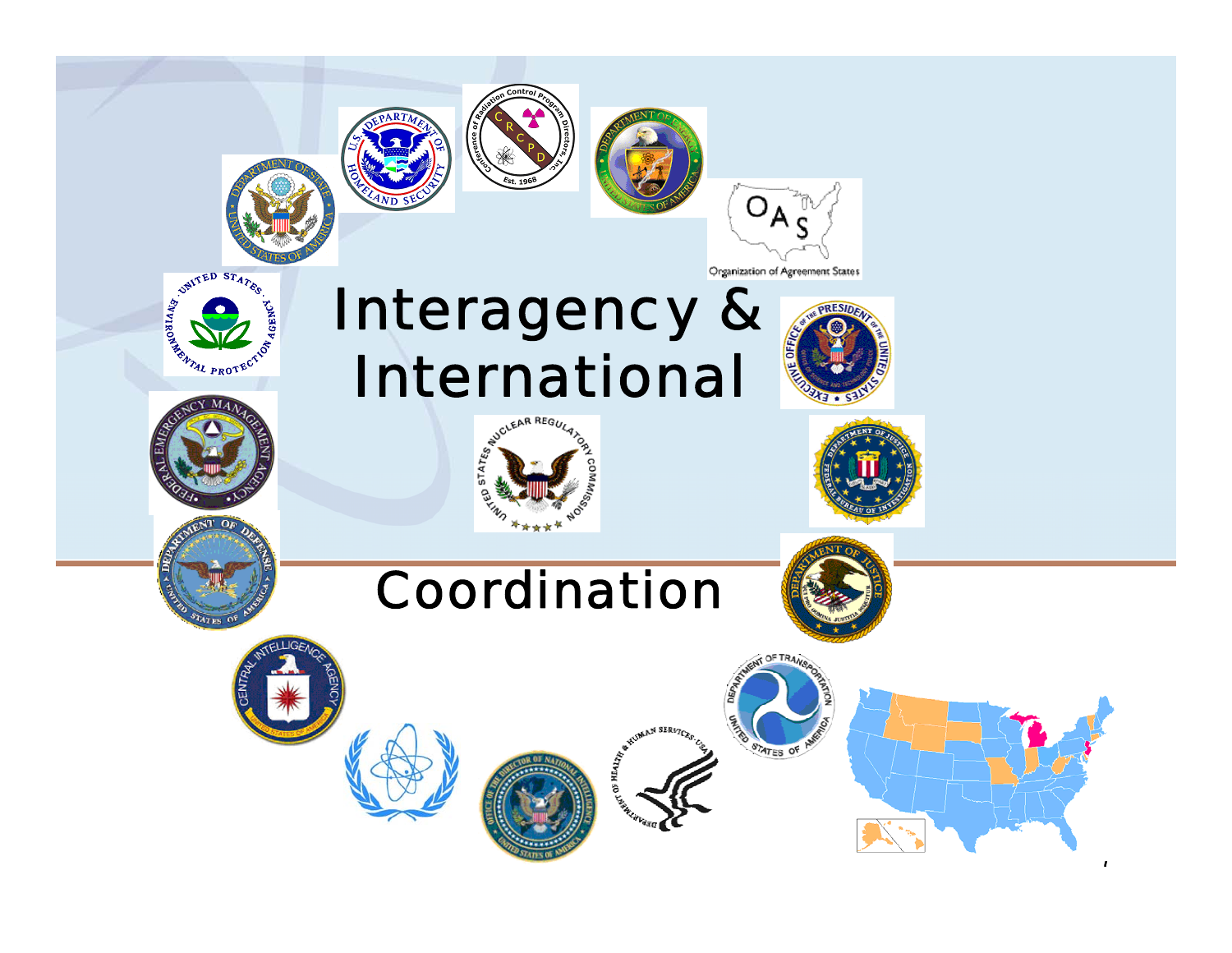## Interagency and International Coordination

- Nuclear Government Coordinating Council
- NRC/DHS/NNSA Trilateral Activities
- States MD5.3 Working Groups and prioritization
- Radiation Source Protection and Security Task Force

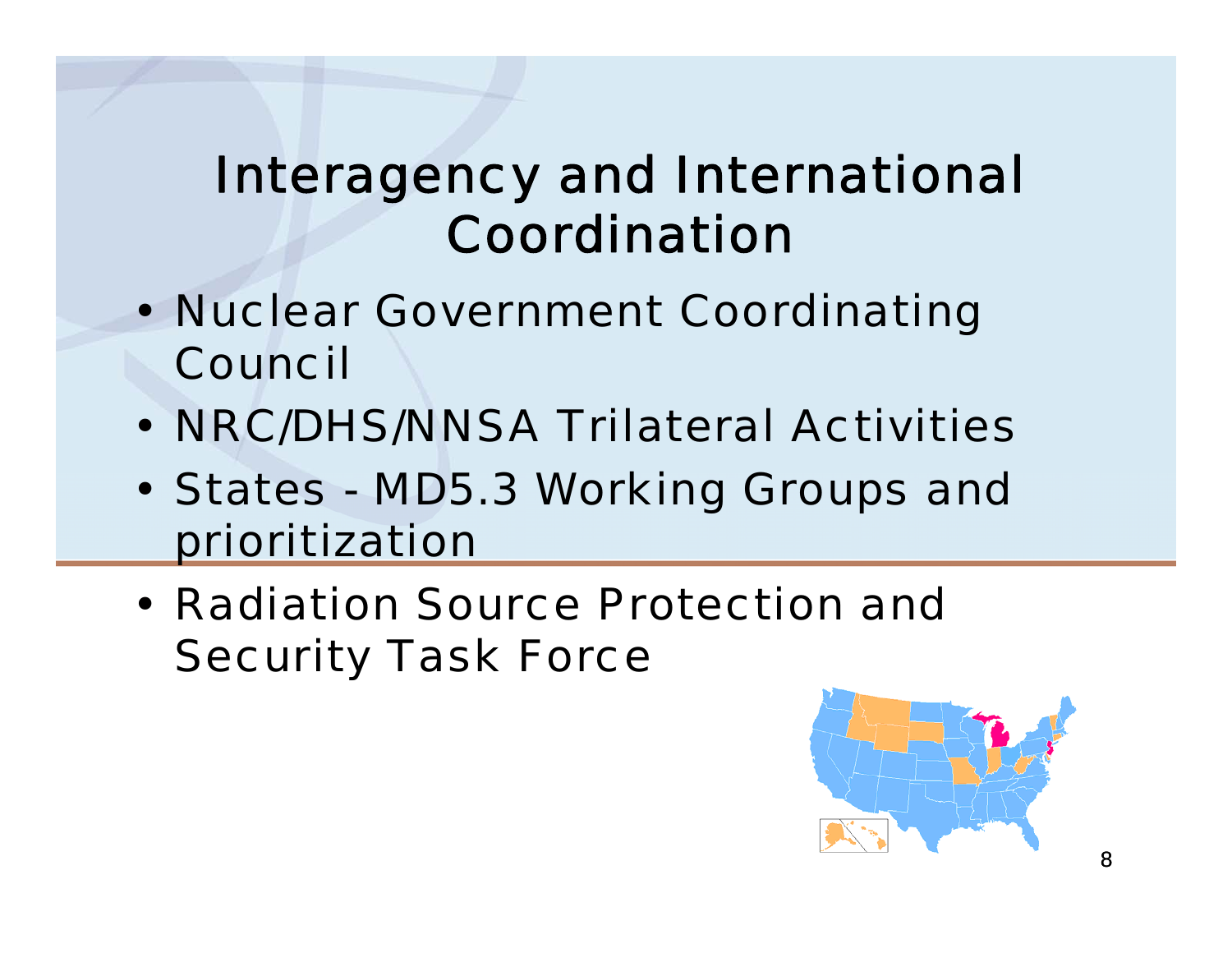# Integrated Source Management



#### **Revised Pre-licensing Guidance Revised Pre-licensing Guidance**

Visits and Background Checks Visits and Background Checks

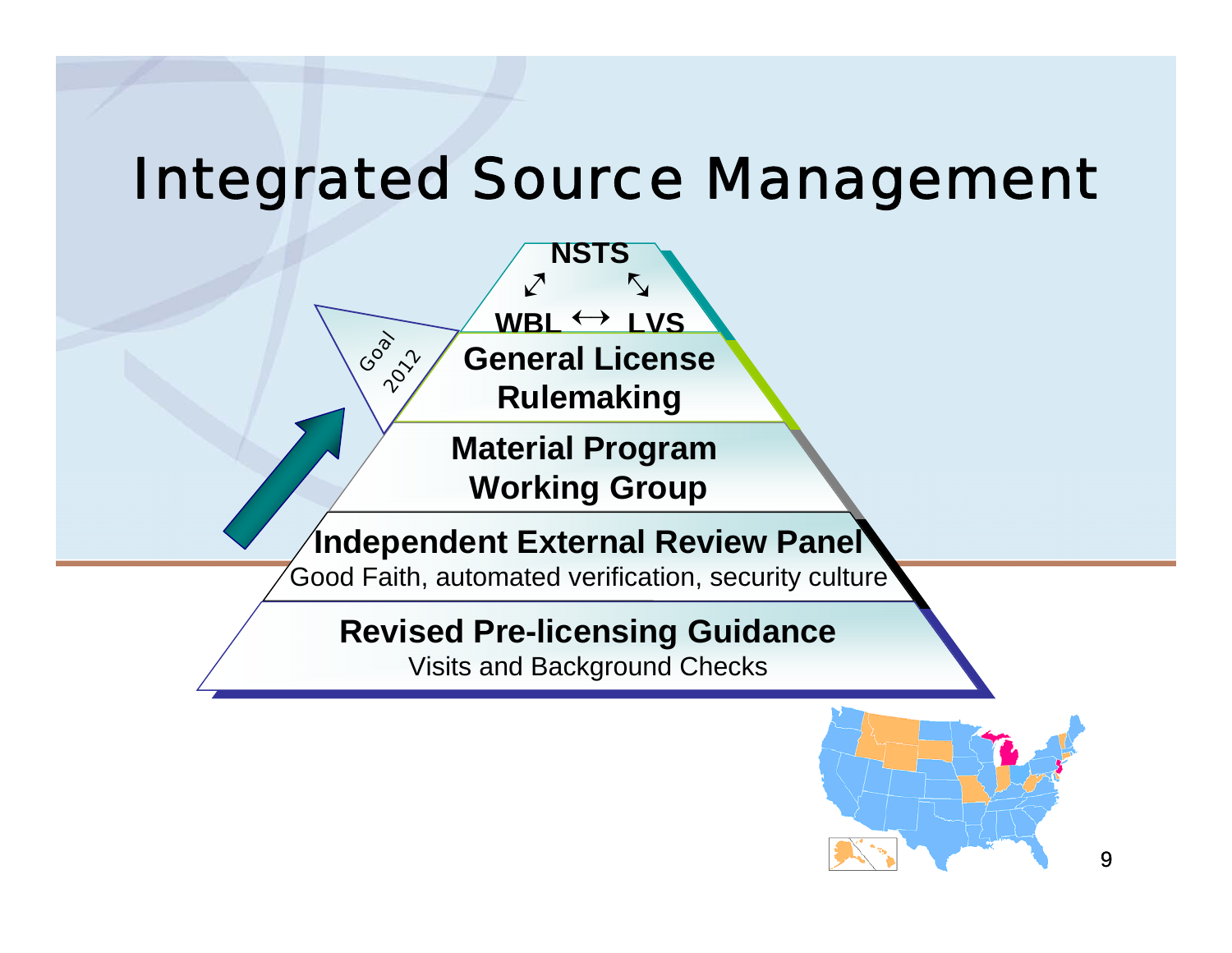# Status of NSTS Deployment

- Clean-up of erroneous/duplicate source data in NSTS
- Verification of pending records
- TI for use in Inspection
- Inventory reports available by request for use in Inspection

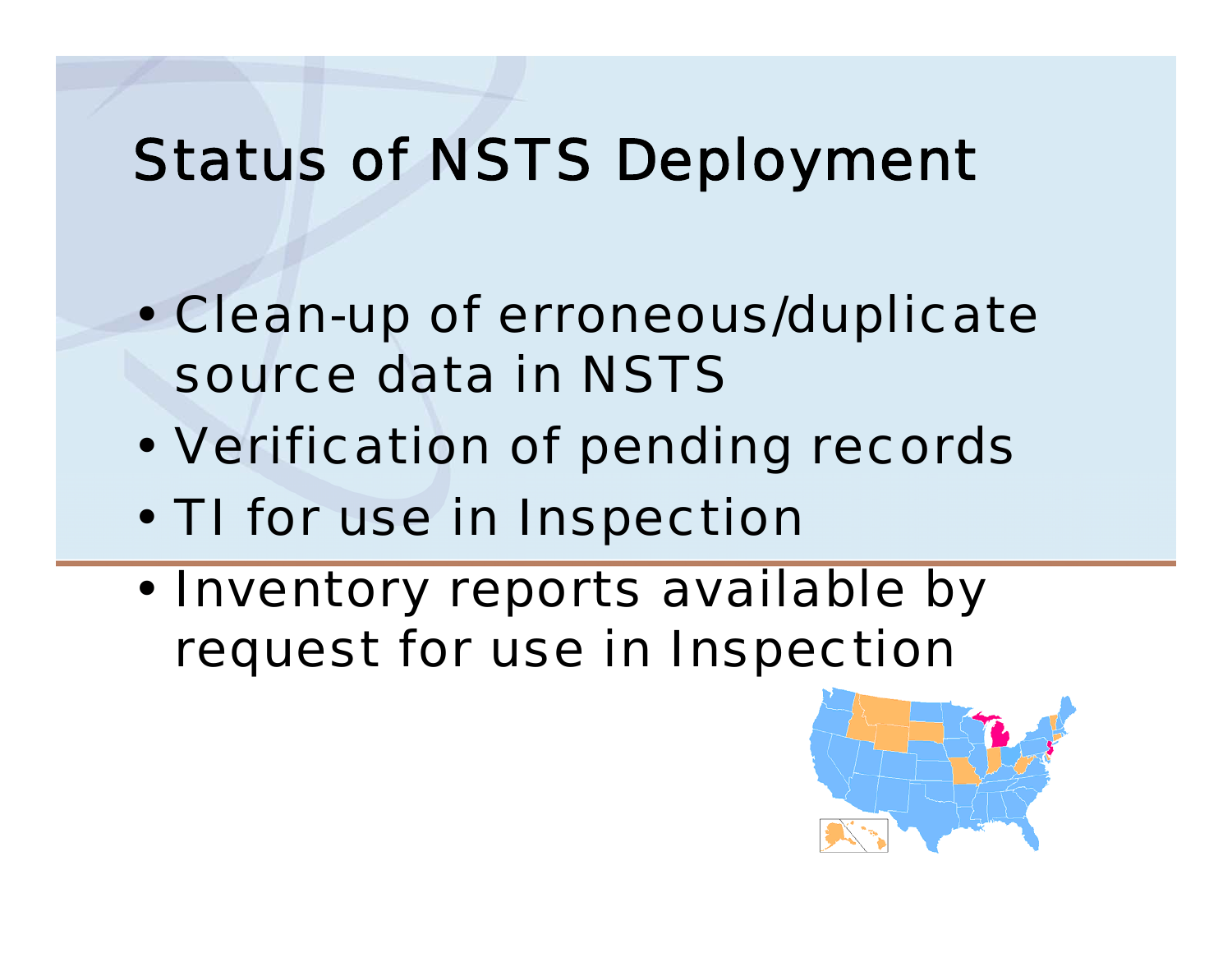# Next Steps for NSTS

- 3 Goals Going Forward:
	- Enhanced Communications and **Outreach**
	- Ensure Integrity of Data
	- Credentialing Process Improvements

Increased online usage

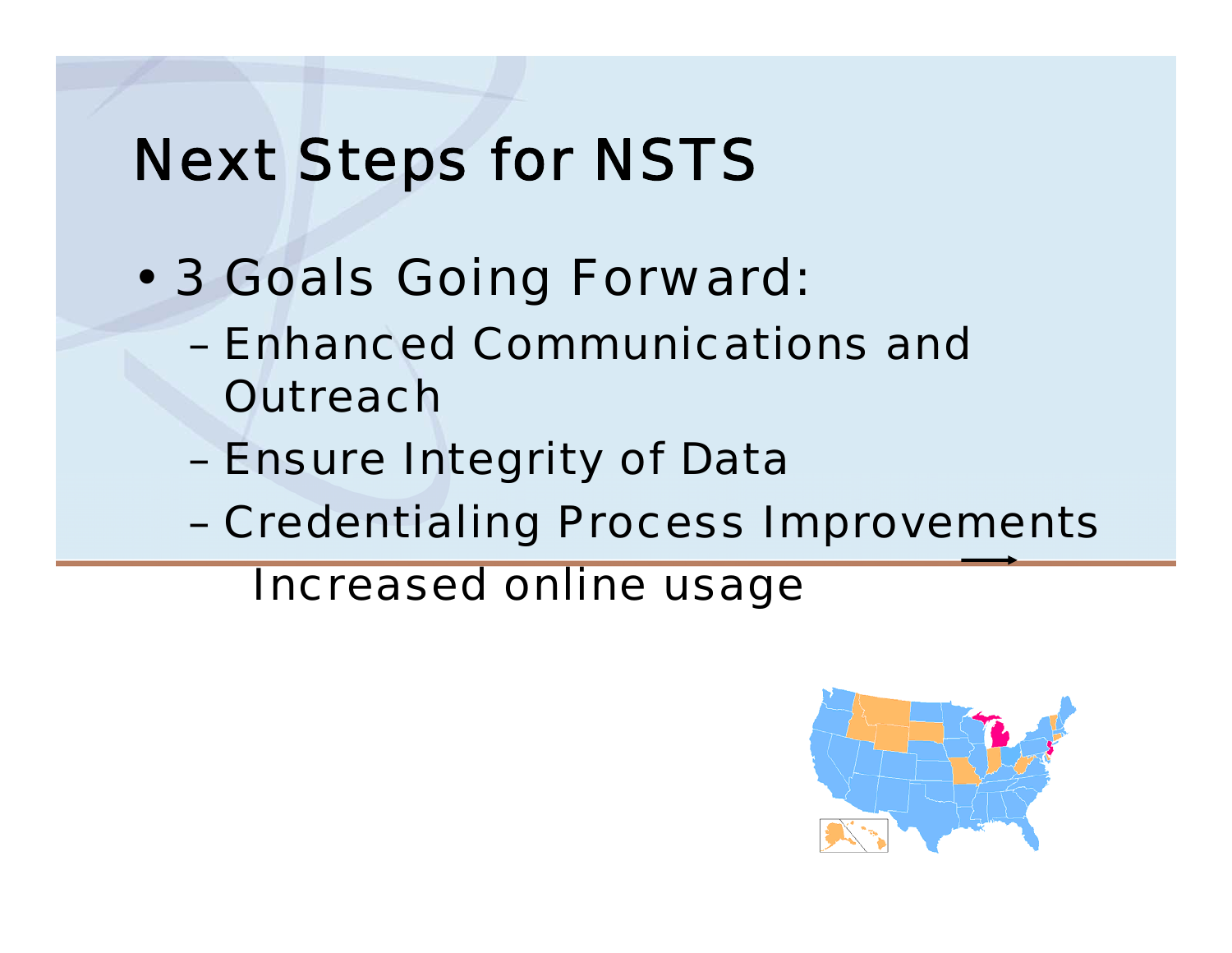# Web Based Licensing

- Replacement of License Tracking System for Materials Licensing
- Nationwide License Repository
- Coordination with Agreement States – Working Group
- License Verification System (LVS)
	- Automated Checks Using WBL and NSTS Data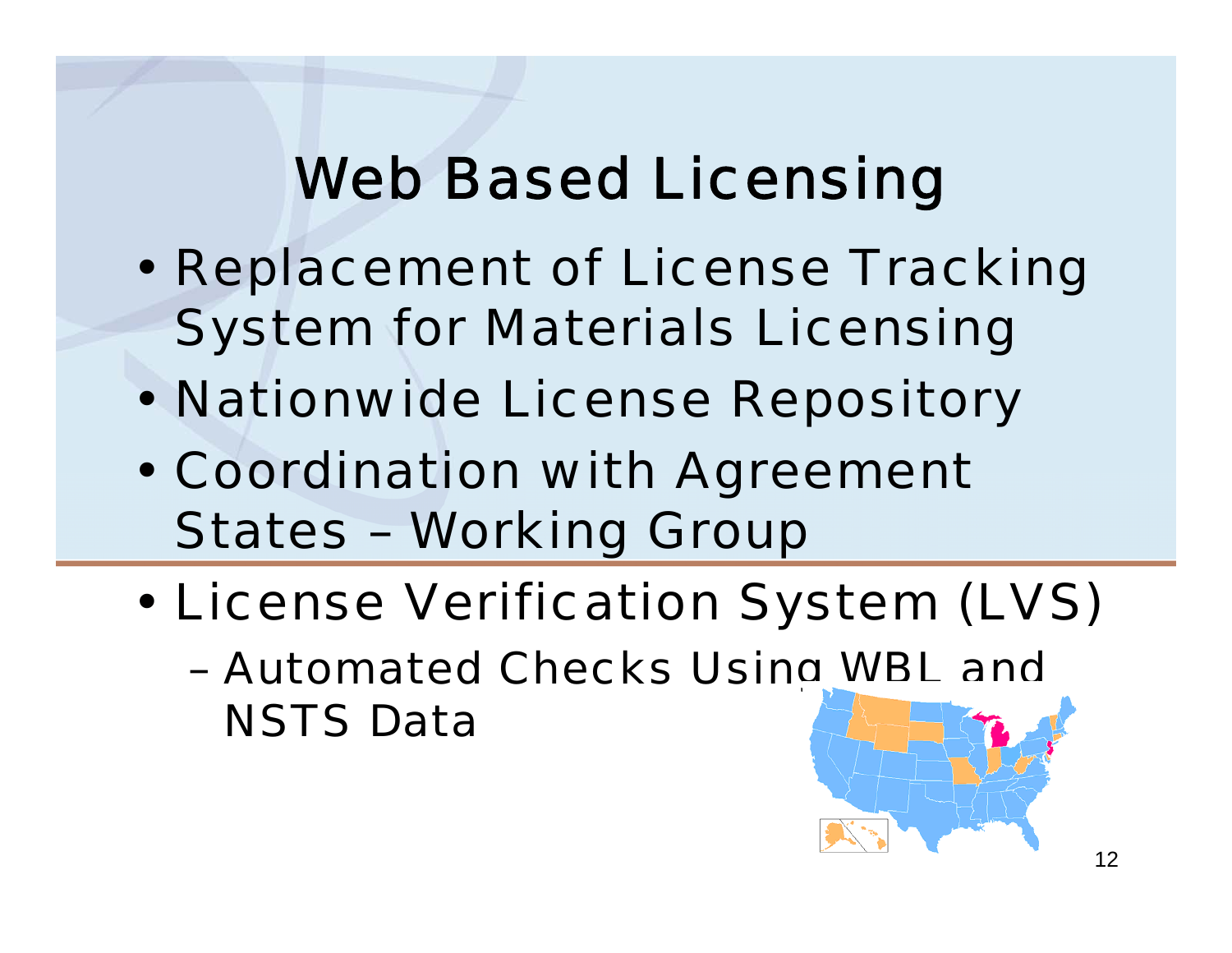# Operational Experience

- Ten abnormal occurrences (AOs) in FY 2008, all medical-related
- No discernable licensee performance trends from events
- Three events with high media and public interest

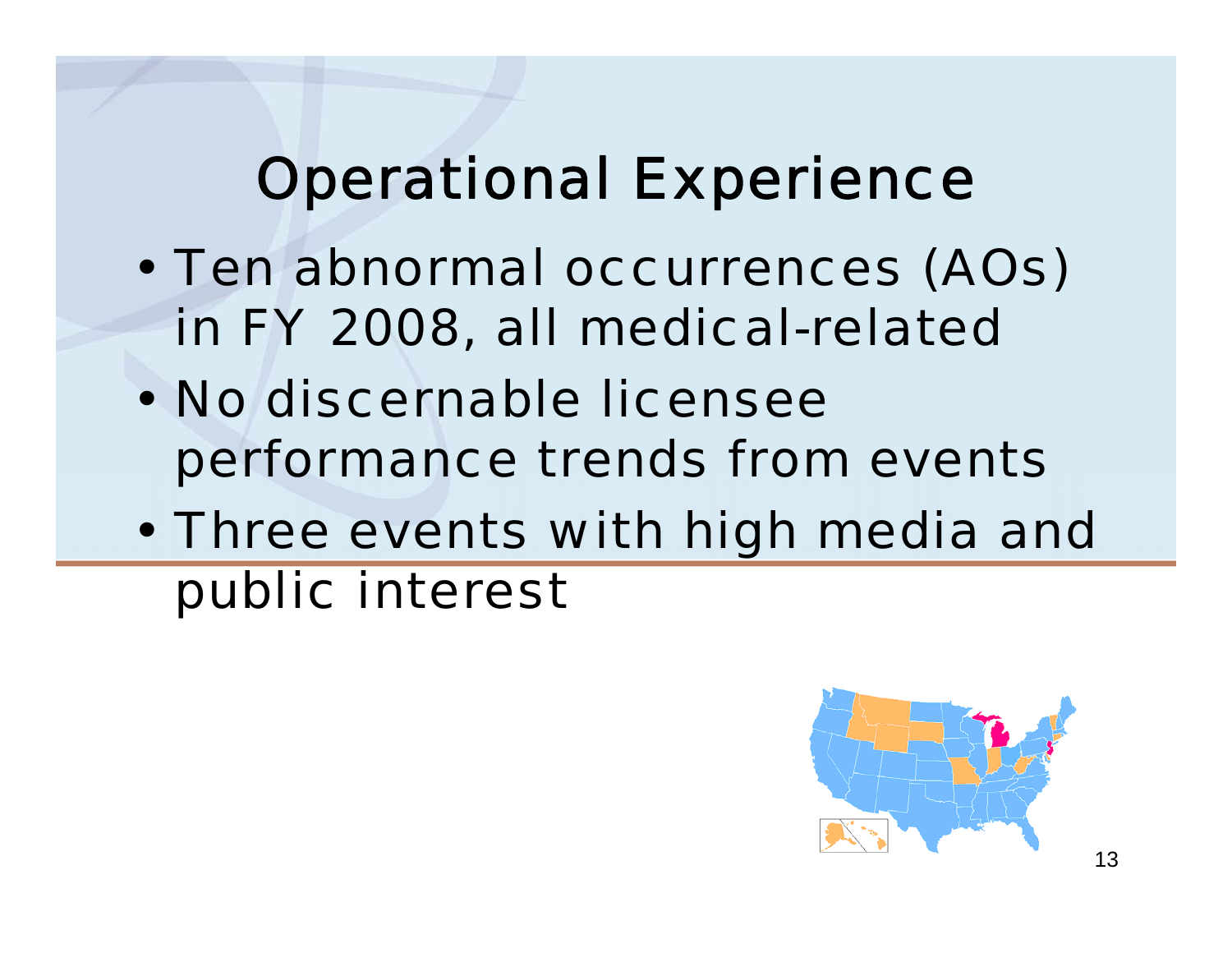#### • June 2008, Boulder Colorado

• Vial of Plutonium broken, contaminated lab and building

## National Institutes of Standards and Technology broken Pu source

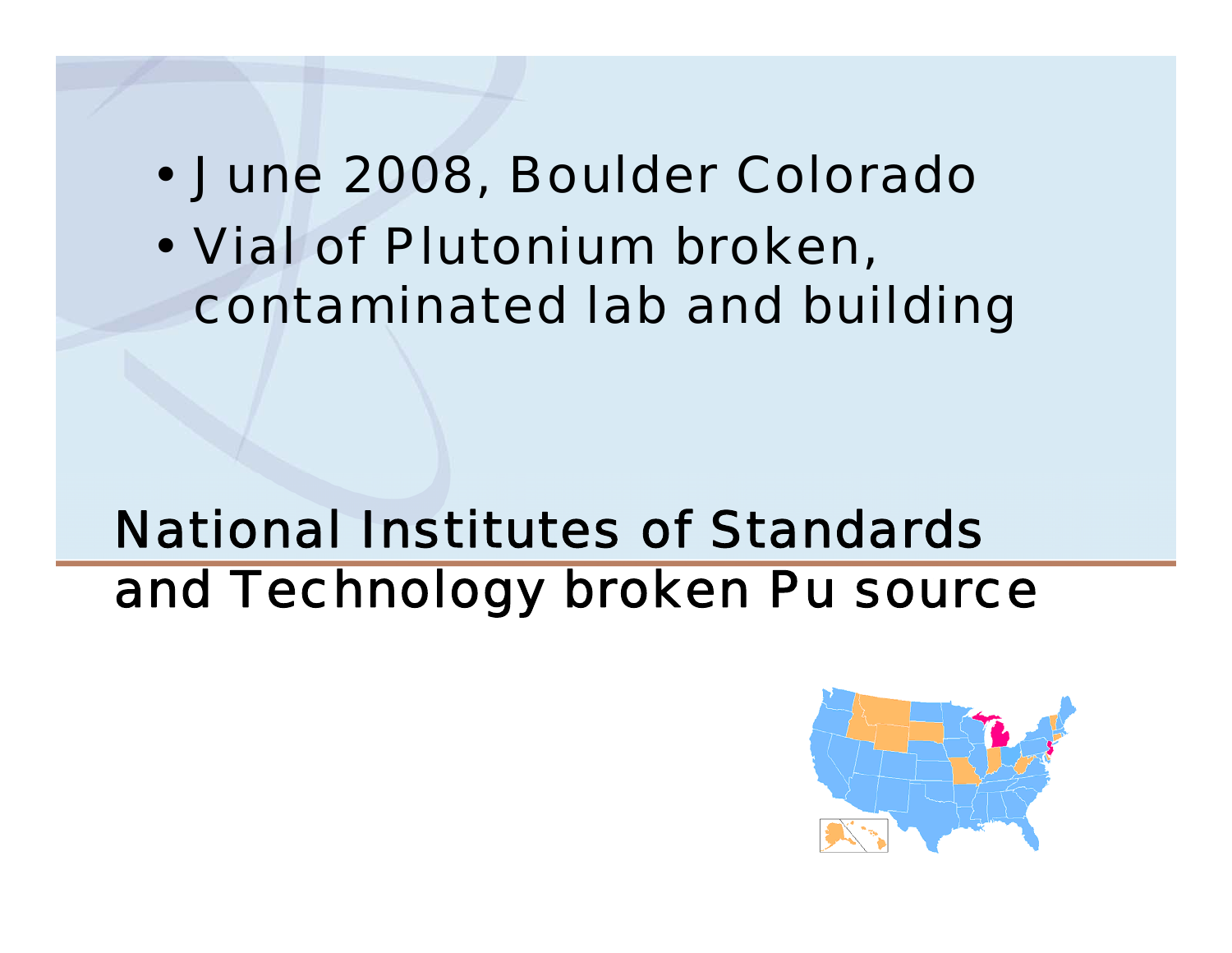• Raises Questions about:

- NRC role in cases where Patients Harmed
- Definition of Medical Events
- Licensee oversight of contract doctors
- Master Material License oversight
- Materials licensee safety culture

# Veteran's Administration Hospital - Medical Events



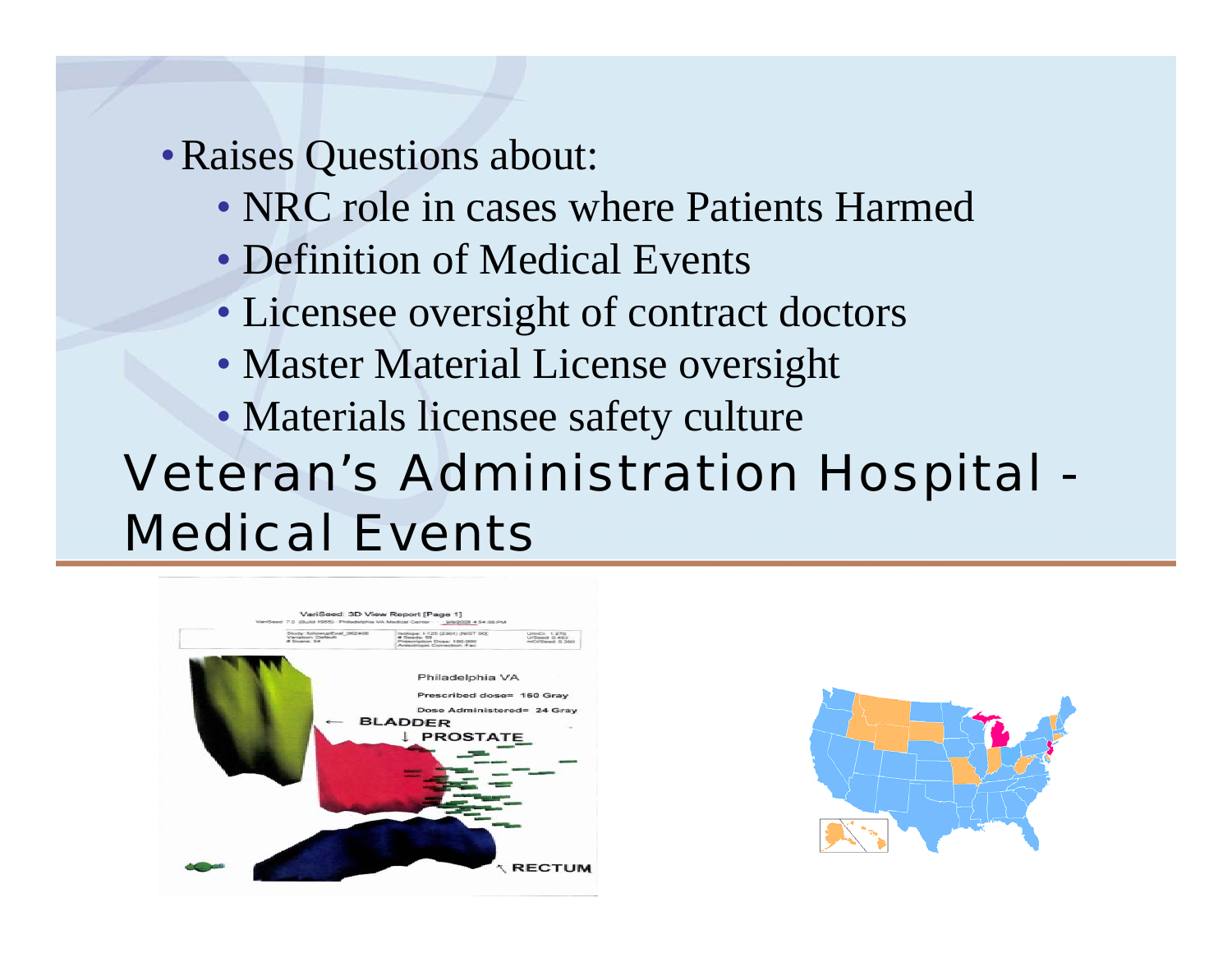- Major retailer identified 15,858 of 79,051 signs are unaccounted for
- Inadequate understanding of applicable regulatory requirements
- Over-reliance on tritium exit sign vendor and misunderstanding of vendor's responsibilities

#### Tritium Exit Signs



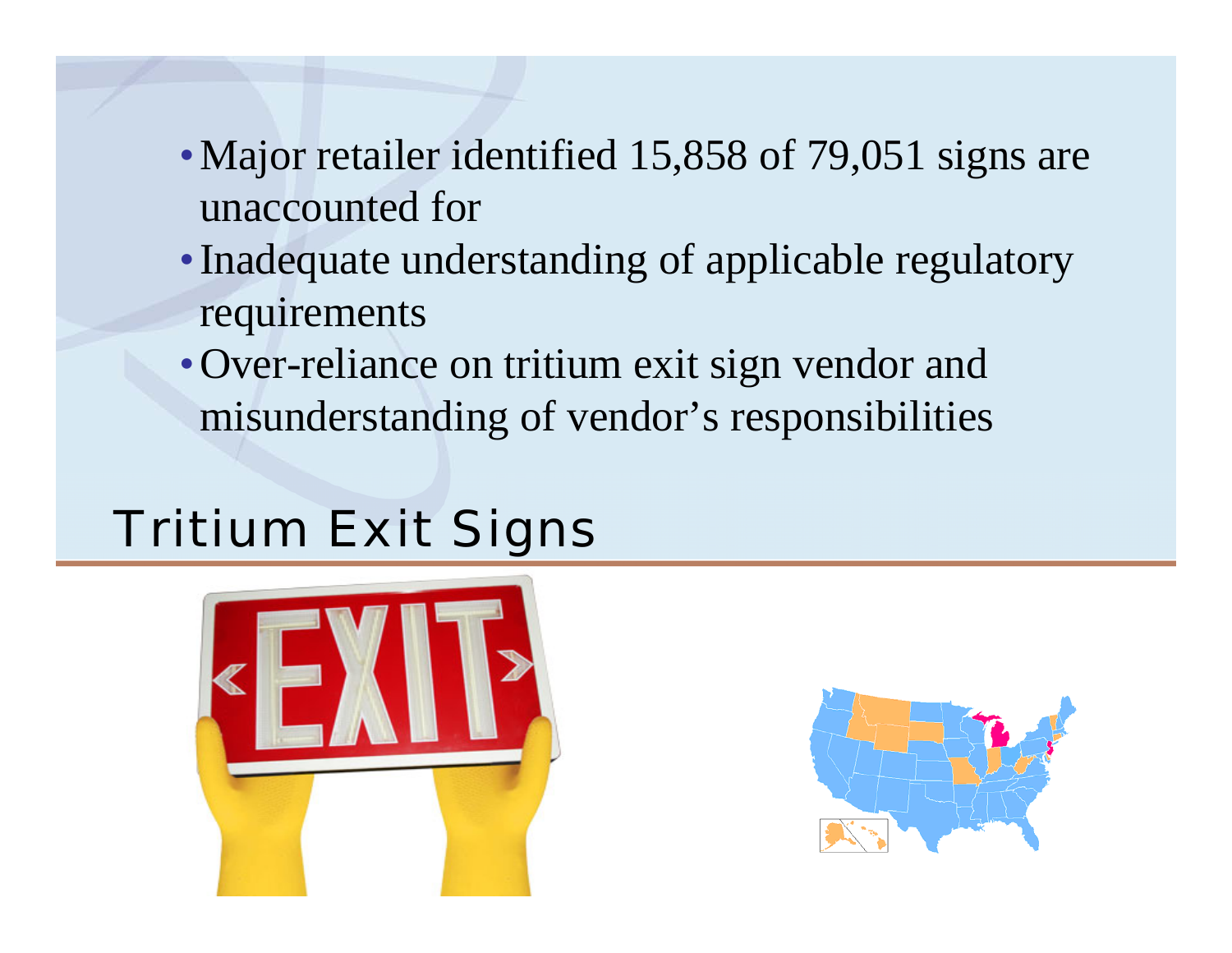- Low safety significance, but potentially high interest
	- •Nationwide and international implications
	- •Magnitude of number of lost signs
	- •Major retailer already in the news
	- •Tritium leaks at reactor facilities
	- •Ongoing inspection
- Tritium Fact Sheet on NRC website
- Congressional, international, news organizations outreach
- Demand for Information to ~60 other licensees

# Unique Communications Challenges



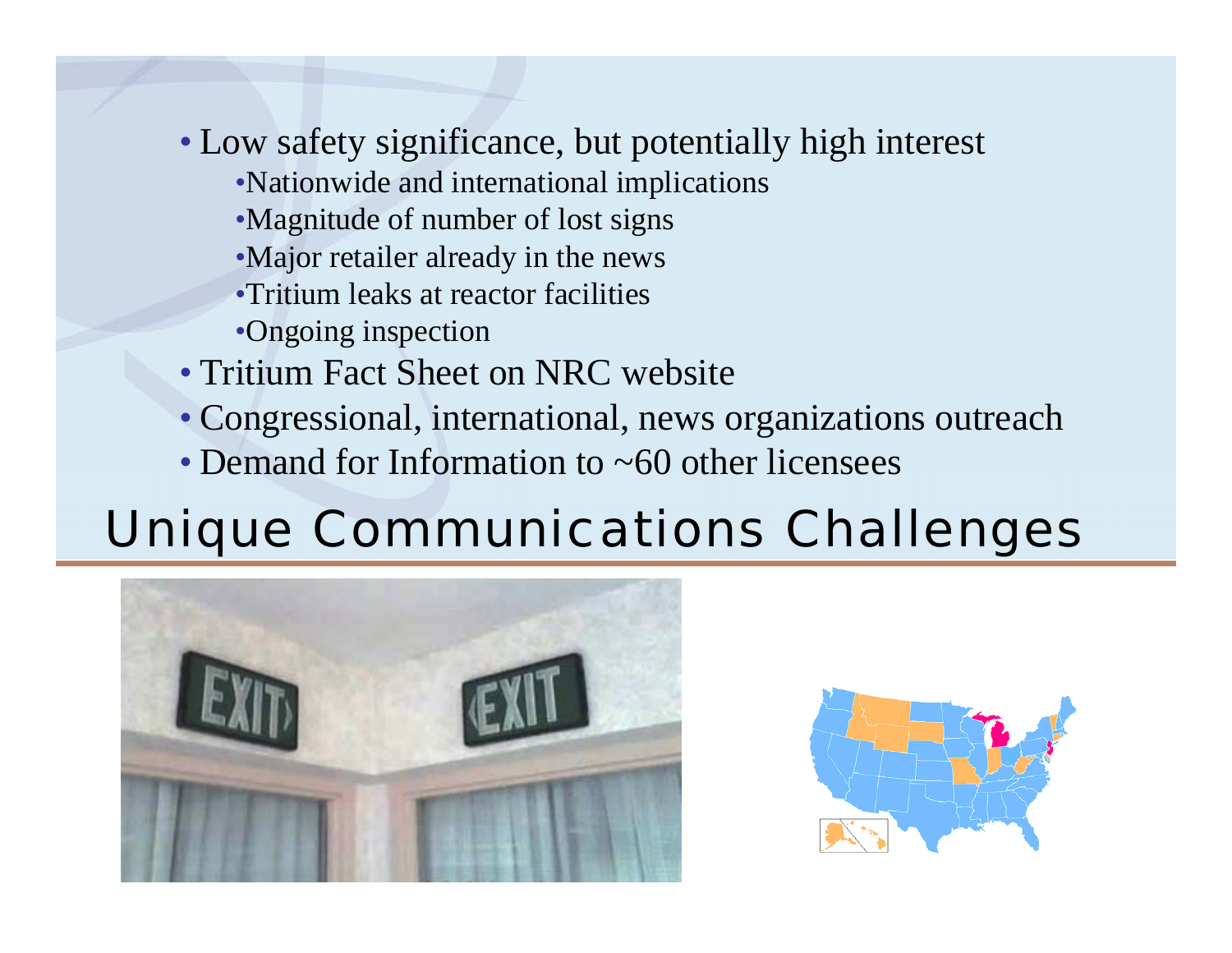#### Proposed Safety Culture Definition

**Safety Culture** is that assembly of characteristics, attitudes and behaviors in organizations and individuals that establishes that, as an overriding priority, nuclear safety and nuclear security issues receive the attention warranted by their significance

#### SECY-09-0075

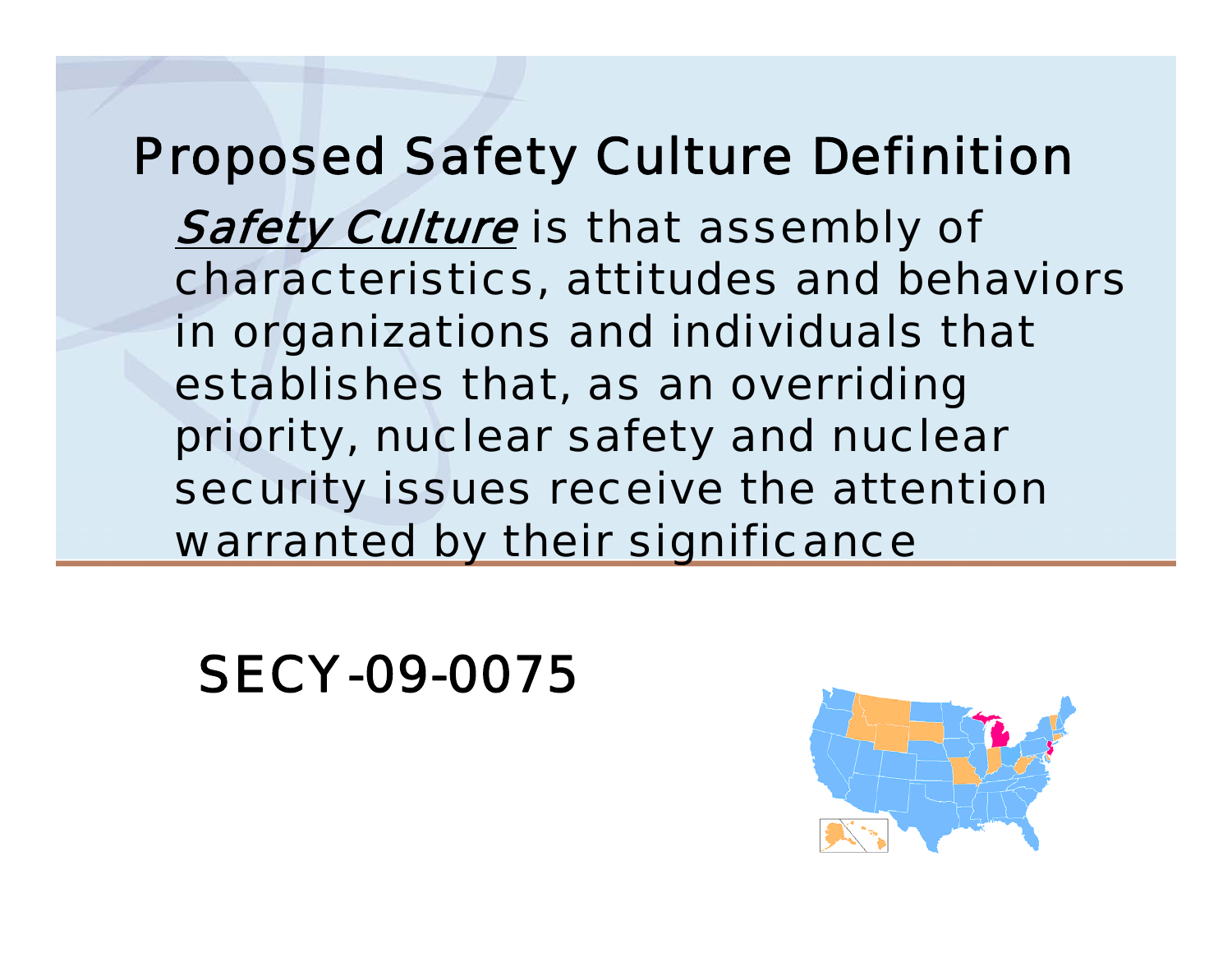# SECY-09-0075: Safety Culture Policy Statement

- **Draft safety culture policy statement**
- Also addresses:
	- Whether safety culture as applied to reactors needs to be strengthened
	- How to increase attention to safety culture in the materials area
	- How stakeholder involvement can be used to address safety culture for all NRC and Agreement State licensees
	- One or two policy statements for safety and security culture

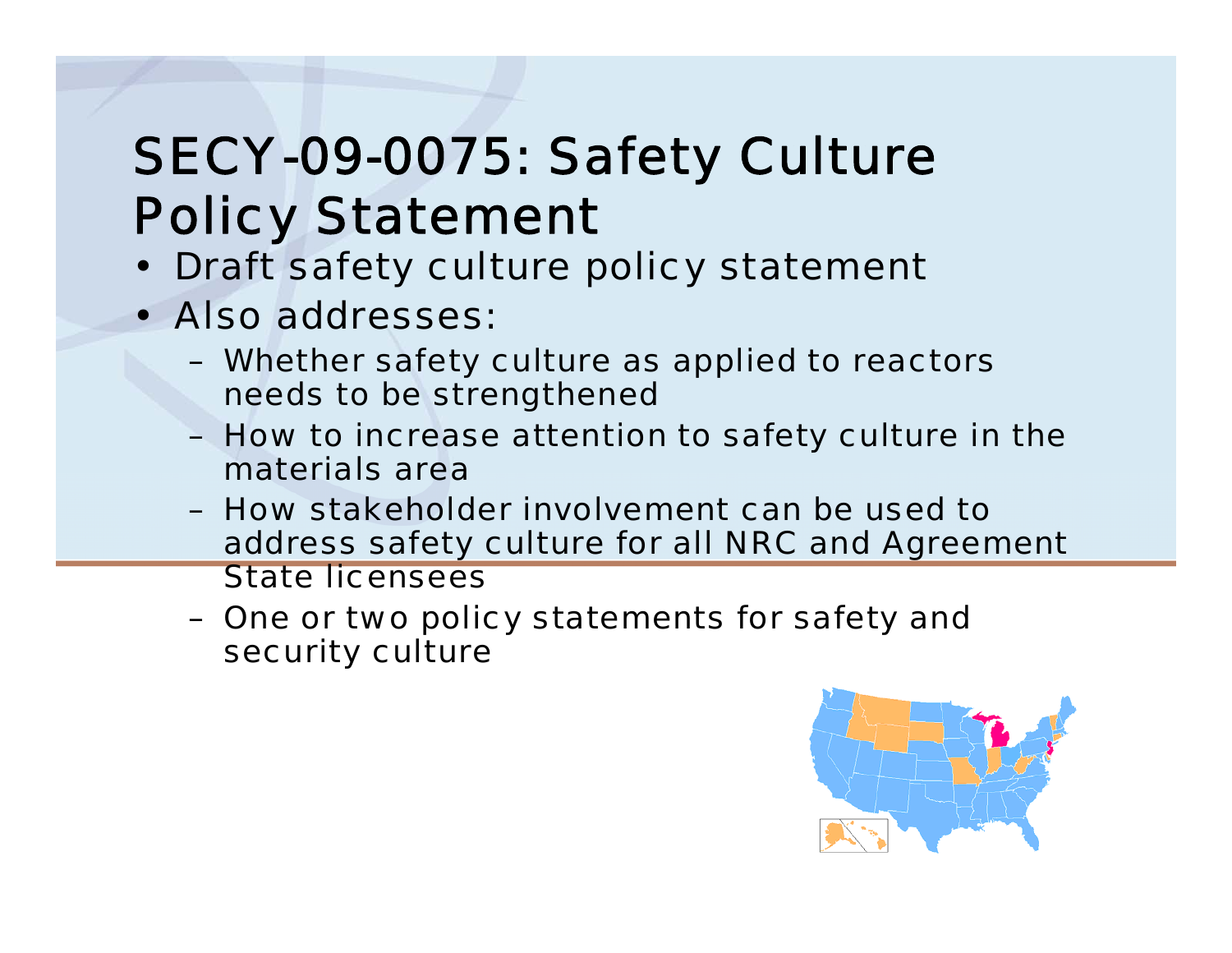## Safety Culture Activities

- Update the safety culture policy statement
- Increase the attention given to safety culture
	- Safety culture issues in recent materials events
	- Continue to develop a strategy to increase the attention given to safety culture in the materials area
	- Continue to determine how stakeholder involvement can most effectively be used to address safety culture
- Seek a common definition and shared terminology for safety culture that is useful to both NRC and its stakeholders

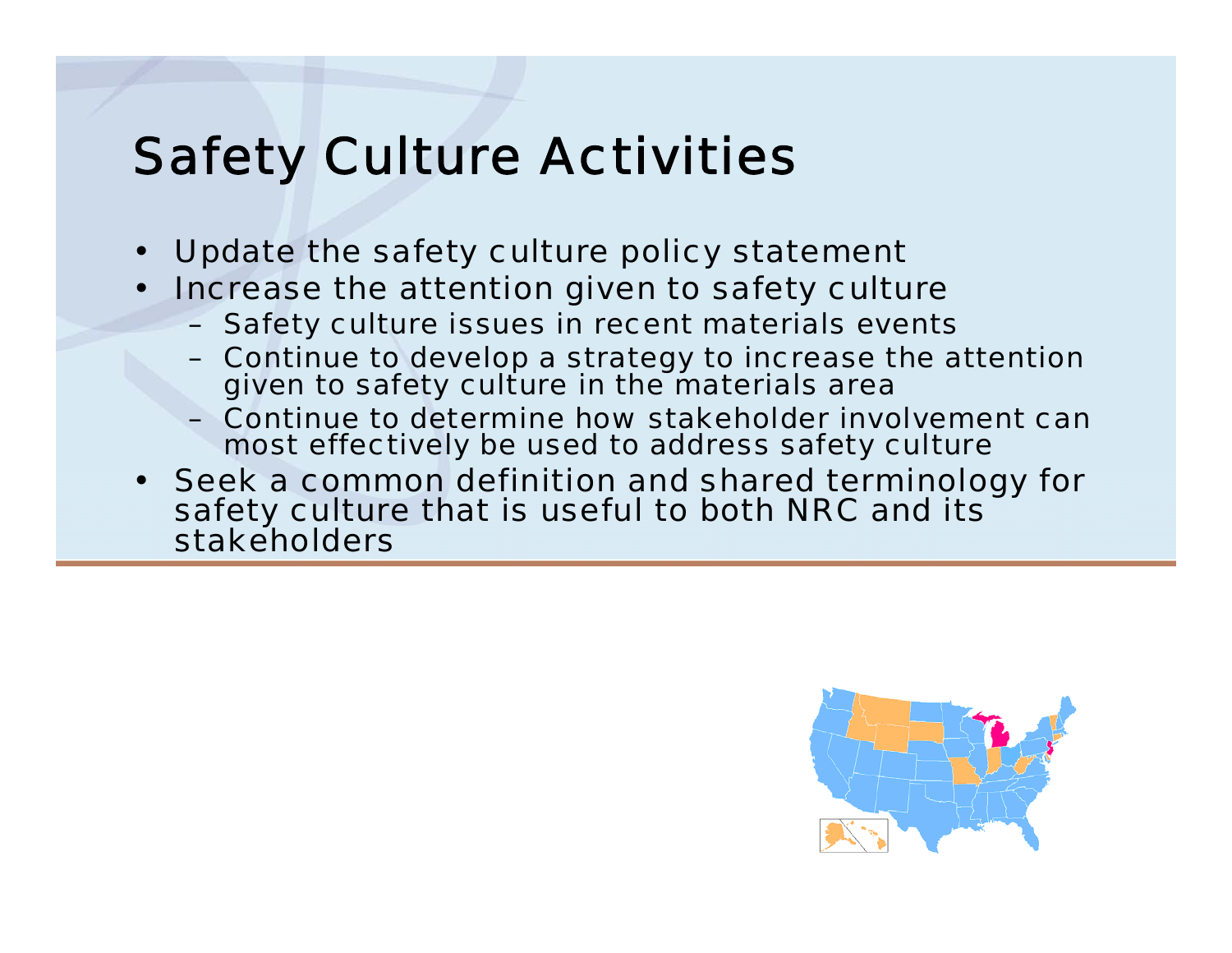#### Prioritization of Working Groups

- Shared understanding of key issues and developments on NRC-A/S working groups
- Minimize surprises and early guidance on positions
- NRC management, CRCPD Board, OAS Board to proactively engage WG staff for key WGs
- Consolidated to 24 active working groups

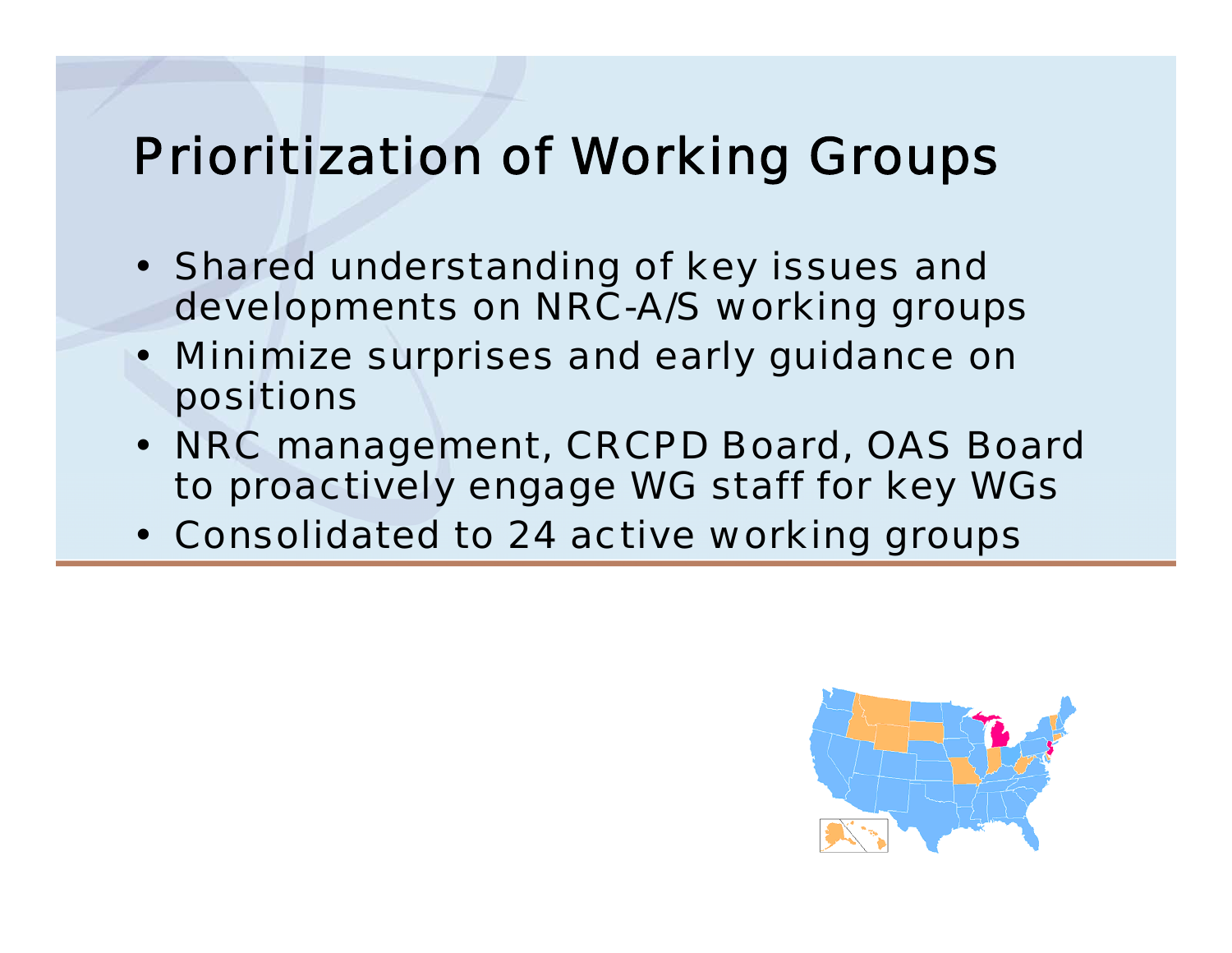#### Prioritization of Working Groups

- Top Tier priorities for 2009
	- Part 37 rulemaking
	- General licensing issues
	- NSTS roll-out

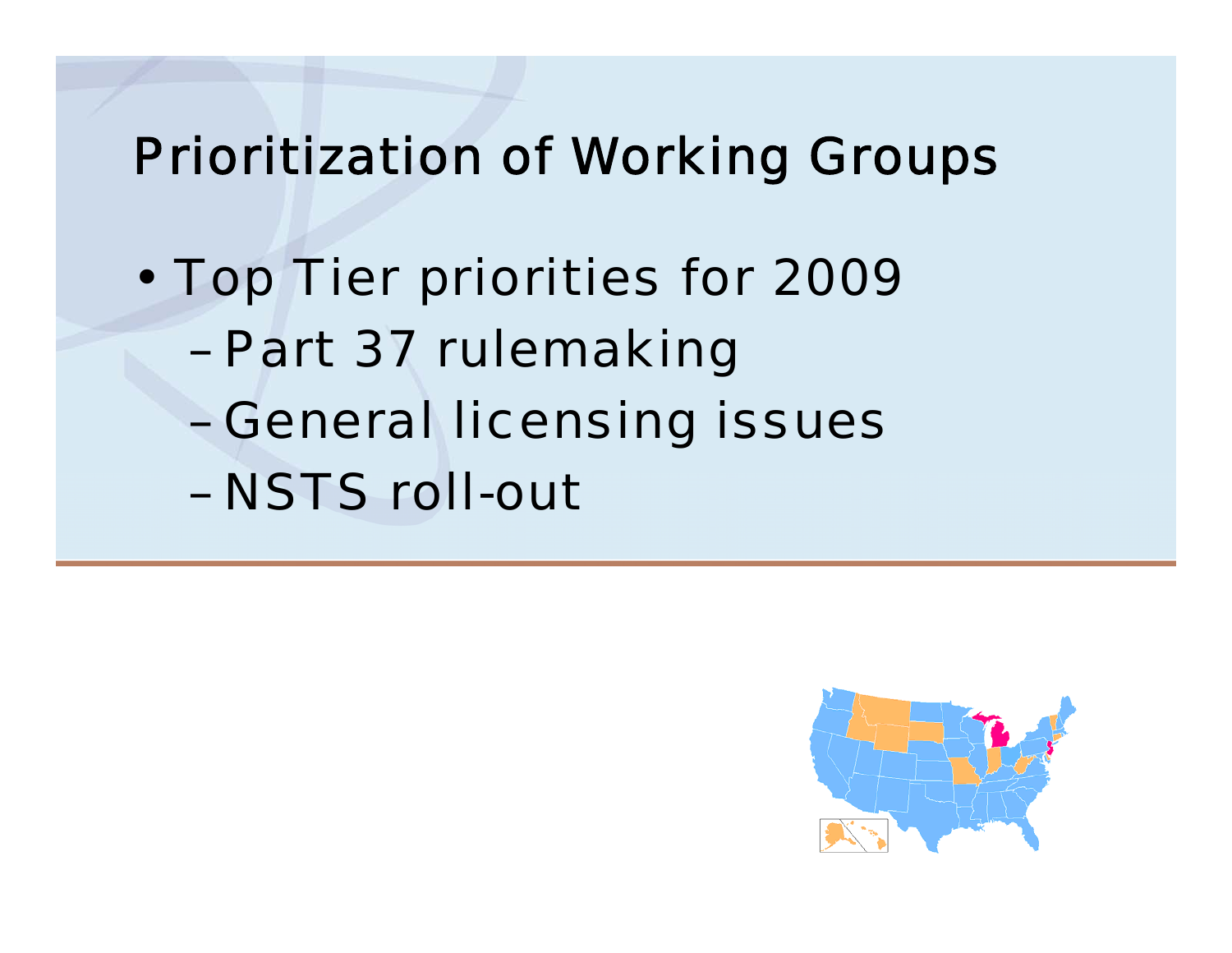### Prioritization of Working Groups

- Next Tier Priorities
	- Reinvent Qualification program
	- Compatibility issues and process
	- End-of-life management for sources
	- Changes & updates to Part 20 and state equivalent